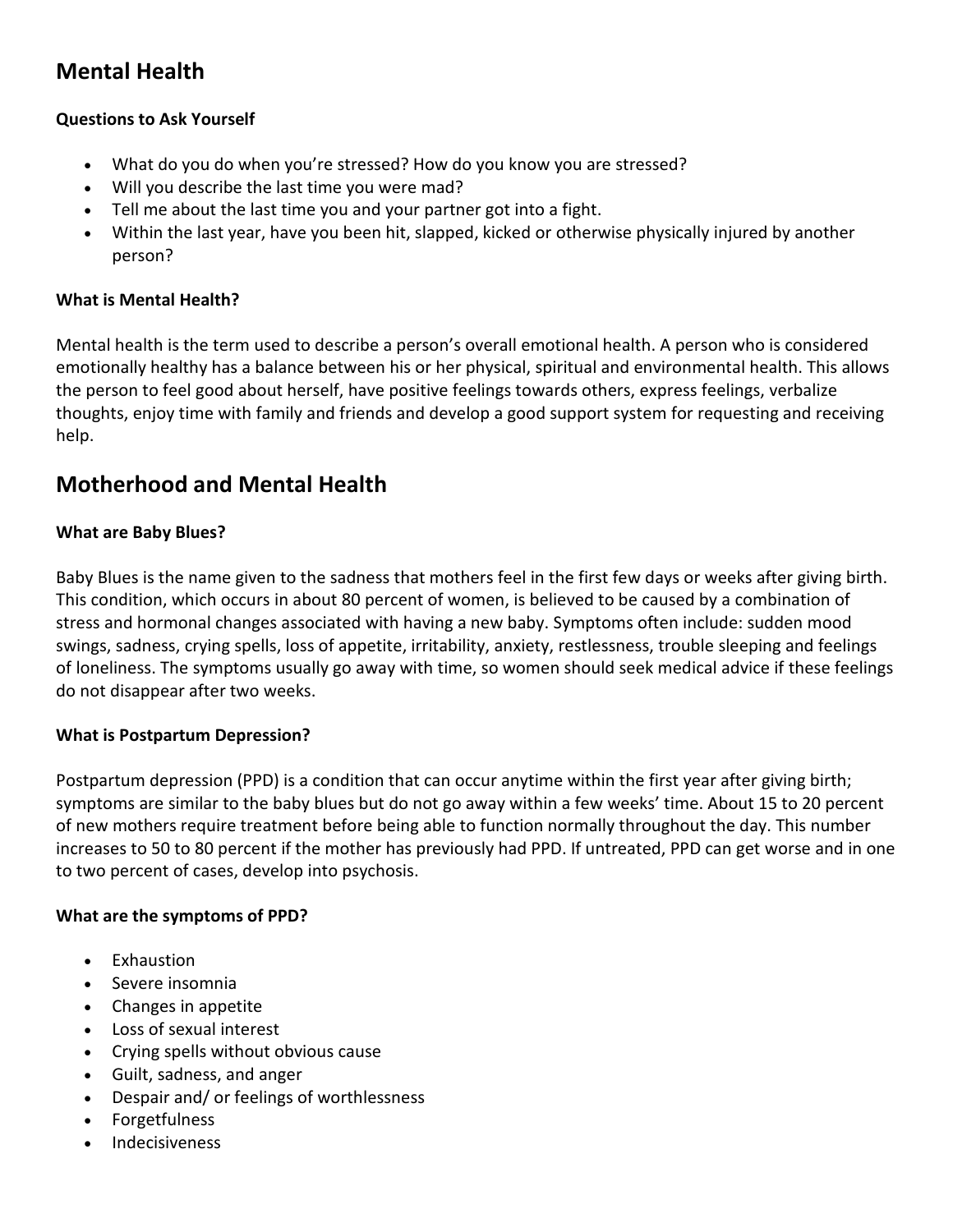- Inability to concentrate
- Desperation or feelings of hopelessness
- Withdrawal
- Obsessive/compulsive behavior

#### **What is Postpartum Psychosis?**

Postpartum psychosis is a rare, yet severe, mental illness that usually occurs within six weeks of delivery. Symptoms include: hallucinations and loss of reality, delusions, inability to sleep, unsettled or angry feelings, unusual behavior and suicidal or homicidal thoughts. If you or anyone you know is experiencing these symptoms, you should contact a doctor immediately.

## **Anger & Stress Management**

#### **Anger and Stress are Normal**

We all have occasional frustrations as a result of dealing with difficult friends, family members, co–workers or events that we can't control. However, anger and stress management are not the same thing.

Anger management means learning to control your response to certain events or situations that upset you, while stress management means making lifestyle changes to avoid stressful situations. Even though you can't get rid of these problems, you can take control of how these things affect you.

### **Dealing with Anger**

You may have trouble dealing with anger if you become increasingly irritable or take unhealthy risks like drinking too much or abusing drugs. To prevent anger from building up, try these techniques:

- Talk about your feelings. Letting someone close to you know when something is bothering you can prevent you from losing your temper.
- Think before you act. Anticipate the consequences of your words and actions before you say or do something out of anger.
- Balance your work, home and school life.
- Take care of your health. Your physical health can affect your emotional health. Remember, exercise is great for your physical health and stress relief!
- Listen to self–help books on tape (available at the Public Library.)
- Listen to relaxing instrumental music.

#### **Dealing with Stress**

Unlike anger responses which tend to follow an upsetting event, stress is a feeling that builds up over time. We all feel stress when we have too much to do, too many responsibilities, too much work and feel exhausted. Our bodies help us cope with these situations by making stress hormones. To reduce your stress level, try these techniques:

- Learn to say no. If you feel overwhelmed, don't take on any more tasks.
- Try to relax yourself with techniques like deep breathing, meditation, or massage.
- Exercise and eat a healthy diet.
- Get plenty of sleep.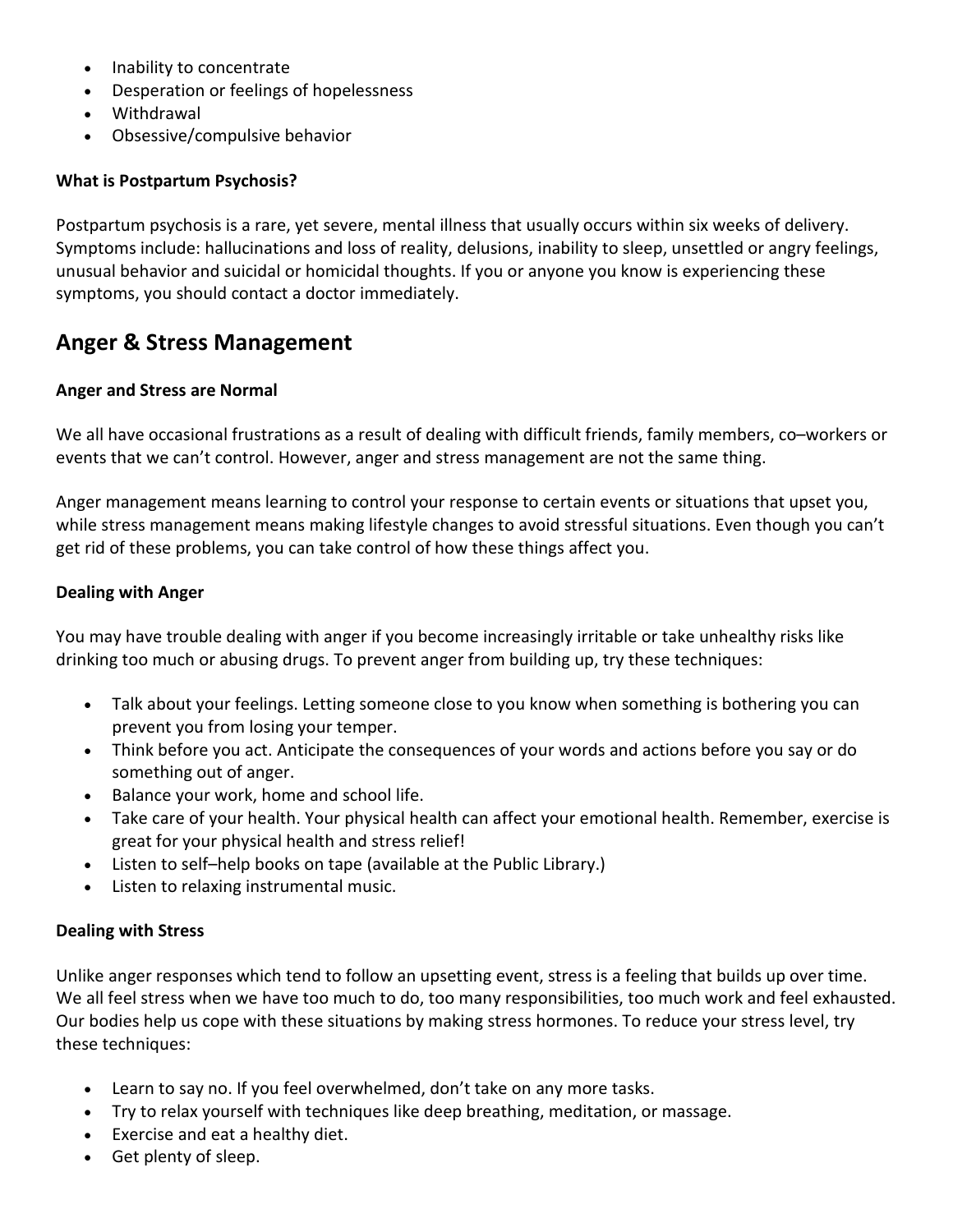• Limit the amount of caffeine and alcohol you consume.

## **Handling Anger & Stress**

Anger and stress are normal emotions, but they can cause lots of problems at work, home and in your personal life. The natural way to deal with anger is to respond aggressively. However, unexpressed or pent up anger can also lead to aggressive behavior. Anger management tricks can help you suppress and redirect anger.

## **Here are some steps you can try the next time you get angry:**

- Take a long, deep breath.
- Slowly repeat a calm word like "relax" or "take it easy" to yourself.
- Do a small exercise or stretch to help calm yourself down.
- Remind yourself that getting angry won't fix anything.

### **Stress and Pregnancy**

Stress is the way your body reacts to something that is unusual or dangerous. It can lead to medical problems like high blood pressure or depression.

### **Here are some ways to deal with stress:**

- Remove yourself from the situation that is stressing you out
- Have fun
- Talk to someone about what's going on
- Avoid things that you know make you feel stressed
- Avoid making major life decisions
- Take a break, get comfortable and rest

Sometimes feelings of stress and anger can linger, even after you've tried the above techniques.

## **Here are a couple ways to deal with longer lasting stress and anger:**

- Talk to someone about your feelings
- Take care of your health
- Learn to say no so that you don't get overwhelmed
- Get plenty of sleep
- Limit the amount of caffeine and alcohol you consume
- Help someone else (this gives you a sense of control and takes your mind off of the situation)

## **Depression**

Depression is a common illness that negatively effects how a person thinks, feels and acts. Although it's very treatable, many cases go untreated because they're not diagnosed.

## **Symptoms of depression:**

• Feeling restless or annoyed